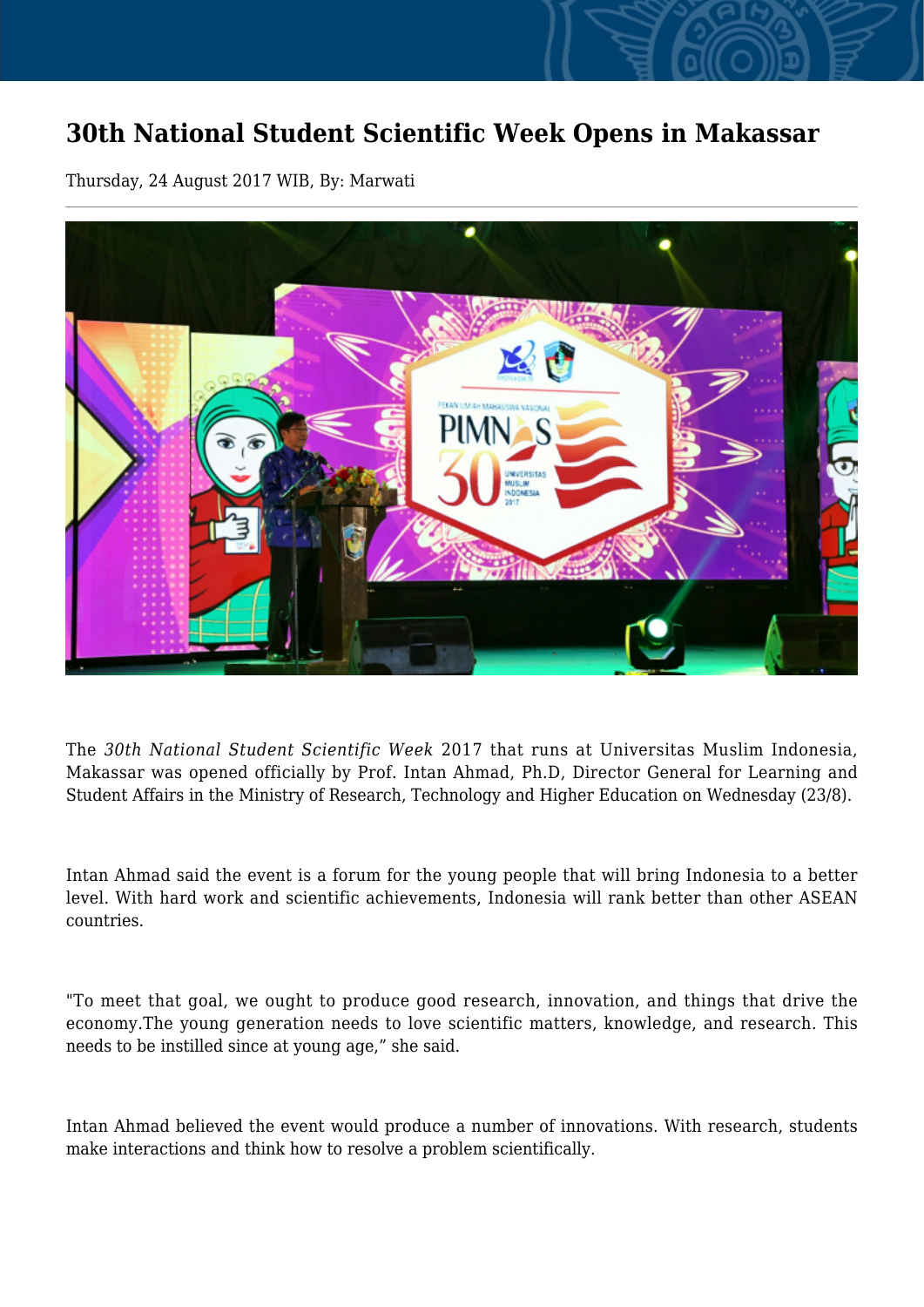With 260 thousand lecturers, 5 thousand professors and more than 5 million of students, according to Intan Ahmad, it is a huge potential in research and publication that can bring Indonesia to excell in Asean.

"Those all will be better with the hard work of the young generation, which is the essence of education, not just doing things for yourselves, but also contributing to the nation. The Student Scientific Week is indeed a way for Indonesia to manifest better," she said.

Prof. Dr. Achmad Gani, SE, MSI, event chairman of Pimnas 2017, said the event was followed by as many as 89 universities across Indonesia both state and private ones with the total number of 1845 students and 420 officials.

This time there are two competitions to be competed, namely presentation and product/ poster exhibition. There are seven categories in it, namely Student Creativity Program, Research in Exact Sciences, Entrepreneurship, Community Service, Socio-Humanities Research, Technology Application, Creation, and Scientific Writing.

"There are 420 titles to be competed in the seven categories," he added.

The opening ceremony runs lively with arts performances, attended by Goverrnor of South Sulawesi, Commander of XIV Hasanudin Military Command as well as South Sulawesi Chief of Police.

The Governor, Syahrul Yasin Limpo, welcomed the *30th National Student Scientific Week* in Makassar. In his views, it is not just a competition, but commitment of the young generation in responding to challenges. It is a form of the country, students and universities' determination to make Indonesia better, advanced, and independent.

"Thank you to have South Sulawesi hold the event, this is obviously an honour for us. Through the Pimnas, we see how the young generation try to respond to state and world challenges," he said.

## **UGM Biggest Contingent**

In the *30th National Student Scientific Week* in Makassar, UGM sends the largest contingents along with IPB and Unibraw, which is 31 teams respectively. UGM sends 935 proposals, 129 of which are entitled to receive grants from Higher Learning Directorate General.